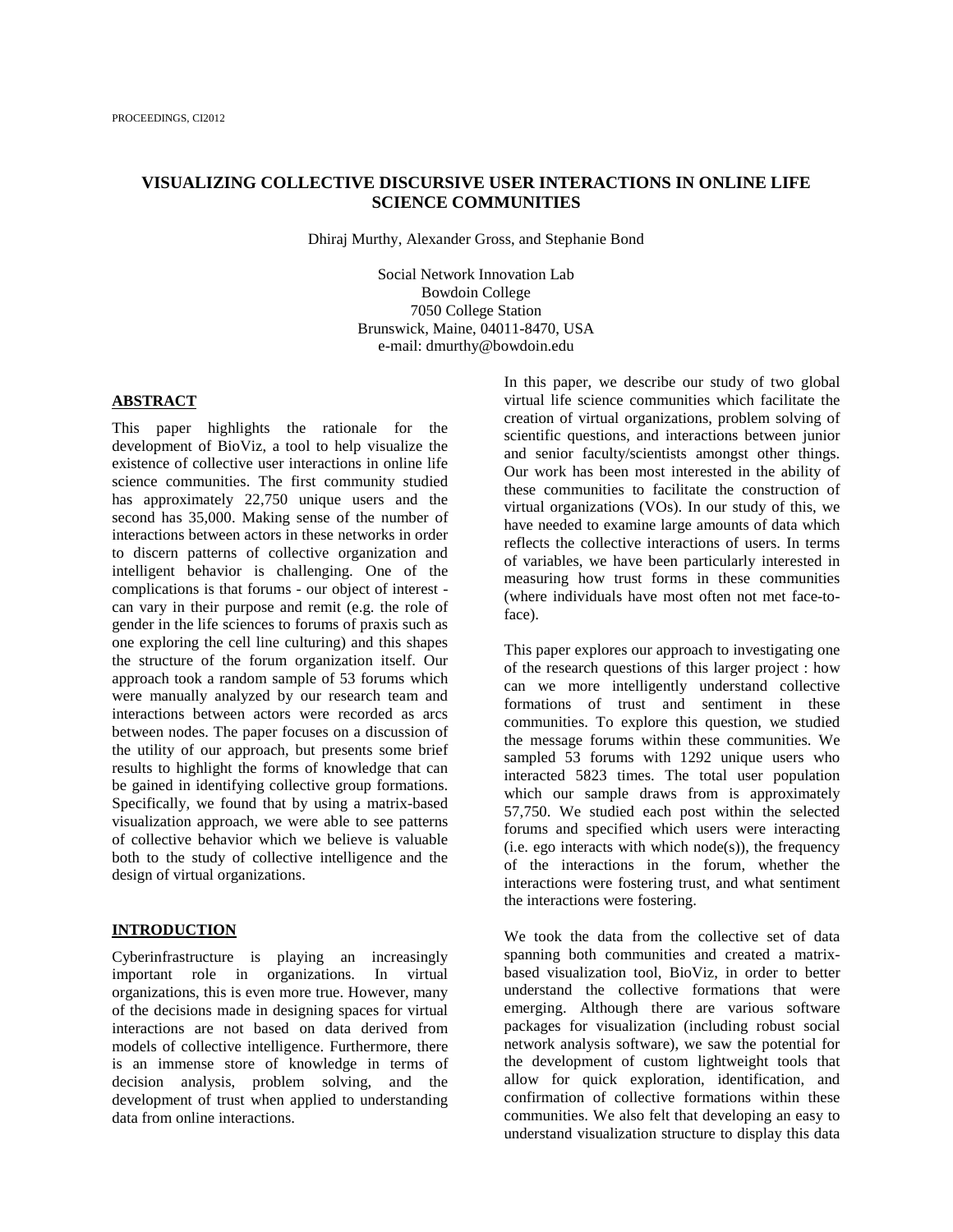would better enable lay consumers to learn from our work on collective intelligence.

# **BACKGROUND**

The concept of a map of interactions is important to the study of social networks as collectivities of users. A map of interactions is used widely in the life sciences (e.g. (Giot, et al., 2003)) and can be loosely defined as any documentation of interactions between a set of entities that constitute a network, though the definition of the *interactions* and *entities* for a given network is open for interpretation. This openness allows network researchers great freedom to create networks maps that explore many different types of interactions, as well as different understandings of what constitutes the set of entities. This richness guarantees that for any network there may be a near infinite number of ways to create a map over that network, each carrying the potential to illuminate different aspects and characteristics of the networks as a whole. Typical examples familiar in the realm of social computing include: mapping users to users with friendship relationships on the Facebook social network (Lewis, Kaufman, Gonzalez, Wimmer, & Christakis, 2008), or mapping users to users based on a following relationship in the Twitter microblogging service. Other examples might include mapping websites to websites they link to (McNally, 2005), mapping individuals to papers they are authors on (Newman, 2001), or mapping users to online forums to which they have contributed.

# **Types of visual network maps**

The collective data that constitutes a map of interactions of a virtual community may be expressed in many forms, from a raw text based dataset (e.g. a Pajek .net file) to complex layered visualizations. In addition to a set of defined entities and interactions, the data set may also often include important metadata about each entity and interaction. This metadata can be used to organize the data in different ways, create subsets or partitions over the data, or in the case of visualization can be used to map to visual properties that represent the members of the network and their interactions. See Figure 1 as an example.



*Figure 1: A node-based network map of the communications between users in one life science community. Interactions are color-coded for sentiment, while user nodes are size-coded for total number of posts in the forum.* 

## *Node-based Network Maps*

A common way to visualize networks of users is to render a set of nodes representing entities with lines drawn between these nodes representing their interactions. Metadata will often be mapped to visual attributes like size or color of node and lines. The example given in (Figure 1) is typical of interaction maps of this class. Often these types of visualizations can make for a good illustration, but beyond a certain threshold of entities and interactions the space of the visualization can quickly become too cluttered to be able to interpret information carried by the data at all but the highest of levels. Also the placement of nodes often does not have any correlation to the data, the results being that there are an infinite number of ways to distribute nodes in the space, but only a small percentage of these will be conducive toward a broader understanding of the data. Although many algorithms have been developed for this purpose, there is no definitively optimal strategy for the visual distribution of nodes in a visualization space. For small networks, this is not a problem as they are able to be represented well in the visual field. But, for applications including large-scale social computing, crowd sourcing, and collective behavior, the multitude of nodes and job creating visualizations which are extremely dense. Figure 2 shows a network map of the Internet created in 2005 by the Opte Project (The Opte Project [CC-BY-2.5] via Wikimedia Commons). This rendering has been highly optimized for legibility using both automated node layout algorithm as well as human assisted postprocessing to be as communicative as possible but with being able to get into the data and explore it in depth, the most it conveys at-a-glance is perhaps its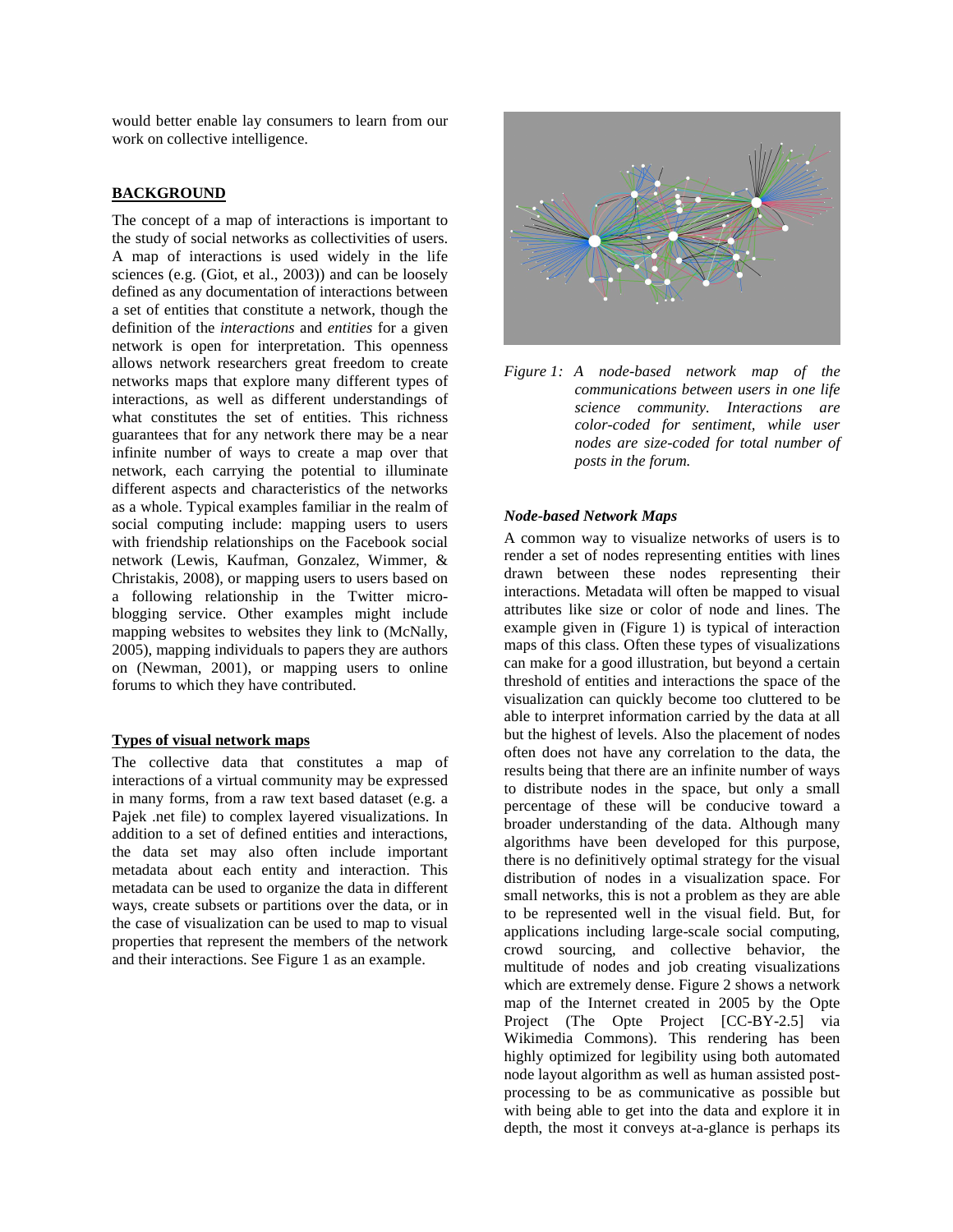distinctive branching structure as well as perhaps the relative distribution of top-level domains which are color-coded within the network map.



*Figure 2: Map of the internet created by The Opte Project (The Opte Project [CC-BY-2.5] via Wikimedia Commons)* 

### *Matrix-based Network Maps*

As a visual design construct, a matrix is a familiar pattern because of its common use in everyday data presentation like simple spreadsheets. A matrix- or table-based design pattern features two sets of entities. The matrix itself represents the Cartesian product of these two sets, with one box in the matrix to correspond with each possible pairing of a member of the first set to a member of the second. In the context of a network map, the two sets are often the same: the set of users under consideration. The attributes stored in each box of the matrix are thought of as characterizing the relationship between two entities. This could take the form of a simple true/false dichotomy to indicate existence of a relationship, a numeric value to indicate the weight of some interaction, or further one could imagine a vector of values corresponding to weight of different kinds of interactions thus forming a natural set of layers on the dataset. In the realm of visualization one can also imagine the value stored in the matrix being mapped to a color. This kind matrix-based visualization is sometimes called a heat map because of its similarity to the idea of temperatures being distributed over a pair or latitudinal and longitudinal coordinates on a weather map.

Within the context of user-to-user interactions, matrix-based visualizations have some interesting properties that offer a different set of opportunities for communicating information about a network. A simple 4x4 matrix model of network interactions can be seen in Figure 3.



*Figure 3: A matrix-based visualization template showing possible interactions between 4 users.* 

Matrix-based visualization can lead to reduced visual clutter because in practice nodes and line are eliminated leaving just the interactions to be sorted into the appropriate matrix box. Another important feature is the fact that matrix-based visualizations immediately provide more information than the equivalent node-based network map because it represents the complete space of possible interactions including those interaction that haven't yet been formed. In this way matrix based networks maps are often quite sparse, yet at the same time minimal with respect to the data. They can make it easy to see where in the network interactions are happening. Figure 4 shows the matrix-based visualization of the same forum mapped in Figure 1.



*Figure 4: A matrix-based visualization of the same forum illustrated in Figure 1.* 

It is easy to see which users sent a lot of message, and which users received the most messages. It is also easy to pick out which specific user pairs had the highest frequency of interactions. To discover this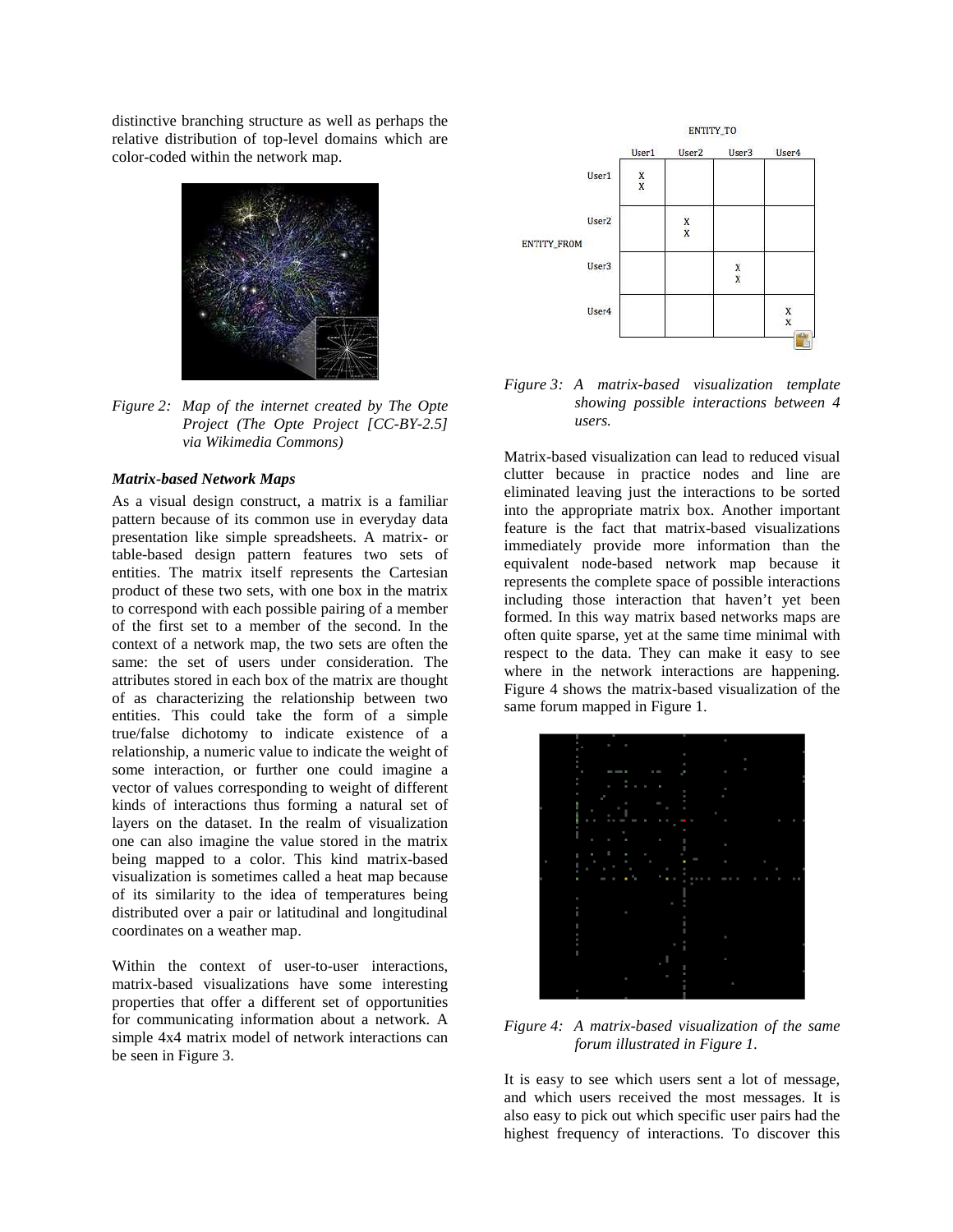information from the node-based visualization one would have to spend a lot more time with the image and explore it in detail.

### **METHODOLOGICAL APPROACH**

In order to explore our data through the lens of matrix-based visualization, we set out to create a lightweight tool for the rendering of such visual matrices from the forum data we had collected. We wanted to develop a visualization system that used a matrix-based design pattern in order to illustrate the intensity of interaction between users in certain topicbased online forums composed of life scientists. It was also important to us for the visualization to be interactive such that one could acquire more detailed information about interactions and quickly compare the network of one forum to another. The purpose of this was to be able to see manifestations of collective intelligence and to be able to make comparative judgments across forums. For example, in a forum about chemical testing methods, are forms of interaction which are both collective and intelligent emerging or are there one or two actors doing all the problem-solving and being the brokers of intelligence.

### **Data Model**

The general layout of the visual matrix (Figure 3) includes every user posting within a forum across both axes. At the intersection between two users, the values corresponding to variables describing interactions will be recorded. Users are unable to interact with themselves, thus the boxes at these intersections are filled by 'X's.

## **Process**

First, raw information about the forums, their users, and communication were collected using data-mining techniques approved by the organizations sponsoring the communities. This data was evaluated by our research team and values for variables were all manually recorded. Of particular value, we manually determined which users were interacting together as machine learning processes were not accurate enough to determining interactants. Specifically, we evaluated interactants to determine whether they trusted each other as collaborators, as an information source, or as a confidant. In terms of negative levels of trust, we determined whether they mistrusted the intentions of the other user or mistrusted the other user as an information source. Following trust literature (Butler, 1999), we collapsed these categories in the visualization tools to 'Trust', 'Neutral', and 'Mistrust'. For sentiment, we recorded 'Negative', 'Positive', and 'Unrelated'. Following sentiment literature (Kim & Hovy, 2006), we added a

'Neutral' category. As this is the most important piece of information in order to generate matrixbased visualizations, a high value is placed on accuracy.

Second, we evaluated the content of each post to determine the type and level of trust exhibited in the posting and the overall sentiment of the communication between users. This provided important metadata about each interaction.

## **MATRIX-BASED VISUALIZATION TOOL**

### **Structure**

The structure from the raw data manipulation to the visualization is shown below in pipeline format (Figure 5).



*Figure 5: Diagram of information flow for the matrix-based visualization tool.* 

The raw data is gathered through calls to a database using SQL queries. This data is manipulated into the appropriate format to be read by the processing engine. The first call to the database retrieves each forum name and sends it to the processing engine, which in turn will add the forum names to the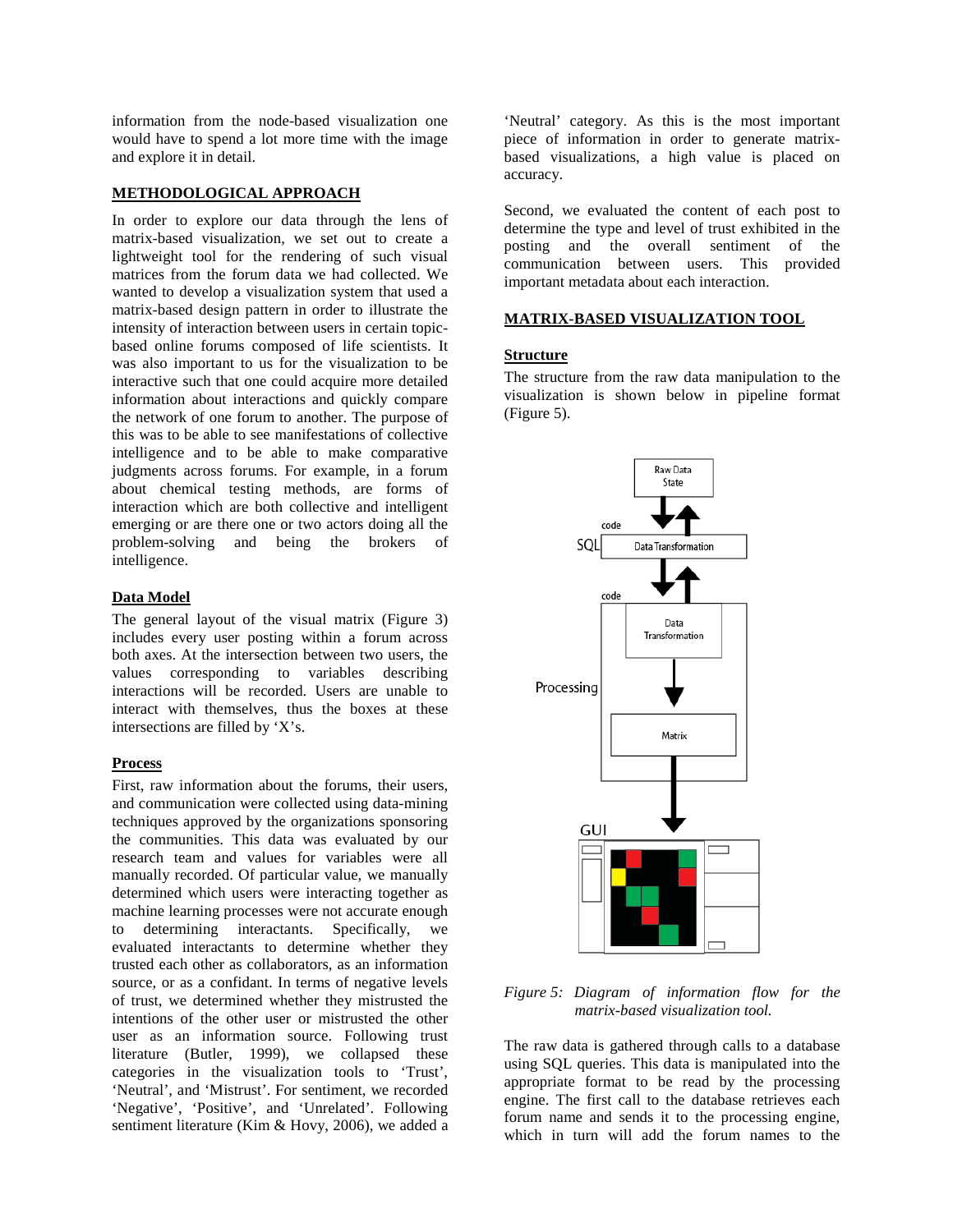dropdown list. Once the user chooses a forum name, another call to the database will retrieve the remaining data necessary. The data will be manipulated in order to create the appropriate dimensions and color for each square of the visualization matrix. Once the matrix has been initialized, it will appear in the center section of the Graphical User Interface.

# **Interface**

The initial storyboard outlines the original features (Figure 6). This design framework was inspired by the functionalities needed and ease of operation.



*Figure 6: Outline of interface for a matrix-based visualization tool.* 

The tool is separated into three sections that interact with one another, but serve different purposes. The left hand section (see Figure 6) contains the objects that will set the parameters of the visualization. The user interacts with this column (objects 1/2) in order to determine which forum will be visualized. The middle section (object 3) is devoted to the visualization of the data. The right hand section (objects 4/5) contains the keys to explain the visualization as well a feature to save the visualizations once generated.

- 1. Submit button: This runs the code that fills the graphic window (see object 3).
- 2. Dropdown list: Contains a complete list of forums from both life science communities.
- 3. Graphic window: This is where the visualization matrix will be displayed.
- 4. Color legend: This shows the range of colors that correspond to the frequency of interactions between two users.
- 5. Save Image button: This triggers a pop up window with image export options.

# **PURPOSE**

Though the purpose behind the creation of this visualization tool was for our own research and, we believe this model is of value to others studying collective behaviors in large groups of users. We found our visualization tool to be highly successful in helping us determine just how 'collective' the forums actually were. By examining the generated visualizations, we were able to not only develop hypotheses to test using social network analysis (SNA)(Scott, 1988), but we were able to immediately decipher whether the group was collectively intelligent or whether one or two individuals were the source of the 'intelligence'. This is highly valuable to the ends of our project in that virtual organizations can be better designed to facilitate more collective interactions, which can increase trust and sentiment between actors.

Our hope was that through these visualizations we would be able to evaluate which groups were problem-solving, how users were configured and whether they were more collective or individualistic. If collective, were there high levels of trust/positive sentiment across the groups or were high levels of trust/sentiment concentrated amongst just a handful of users? If there was confirmed correlation between identifiable visual phenomena and derived data, then it would be reasonable to assume the visualizations themselves could be evaluated for certain properties as indicators that a network has certain properties, even before these results have been further analyzed using SNA. In this way, the visualization tool could become a research tool to identify points of interested for further study in large complex datasets. The rest of the paper details our experimental finding on the ability and ways in which matrix based visualization can convey communicate important network features visually.

## **RESULTS AND CONCLUSIONS**

The result of our experimental visualization tool, BioViz, confirm that it is a valuable method for deciphering the ways in which collective intelligence may or may not be manifested in online discursive groups. Interestingly, many of the visualizations revealed forums in which one or two people dominated the discursive space in terms of frequency of interactions, levels of trust, and high levels of positive sentiment. Rather than being a manifestation of collective intelligence, these forums revealed more singular sources of intelligence and problem-solving.

## **Symmetry**

Figure 7 shows a network map on a small forum that is nearly symmetrical where the axis of symmetry is a diagonal line from the top left to the bottom right corner.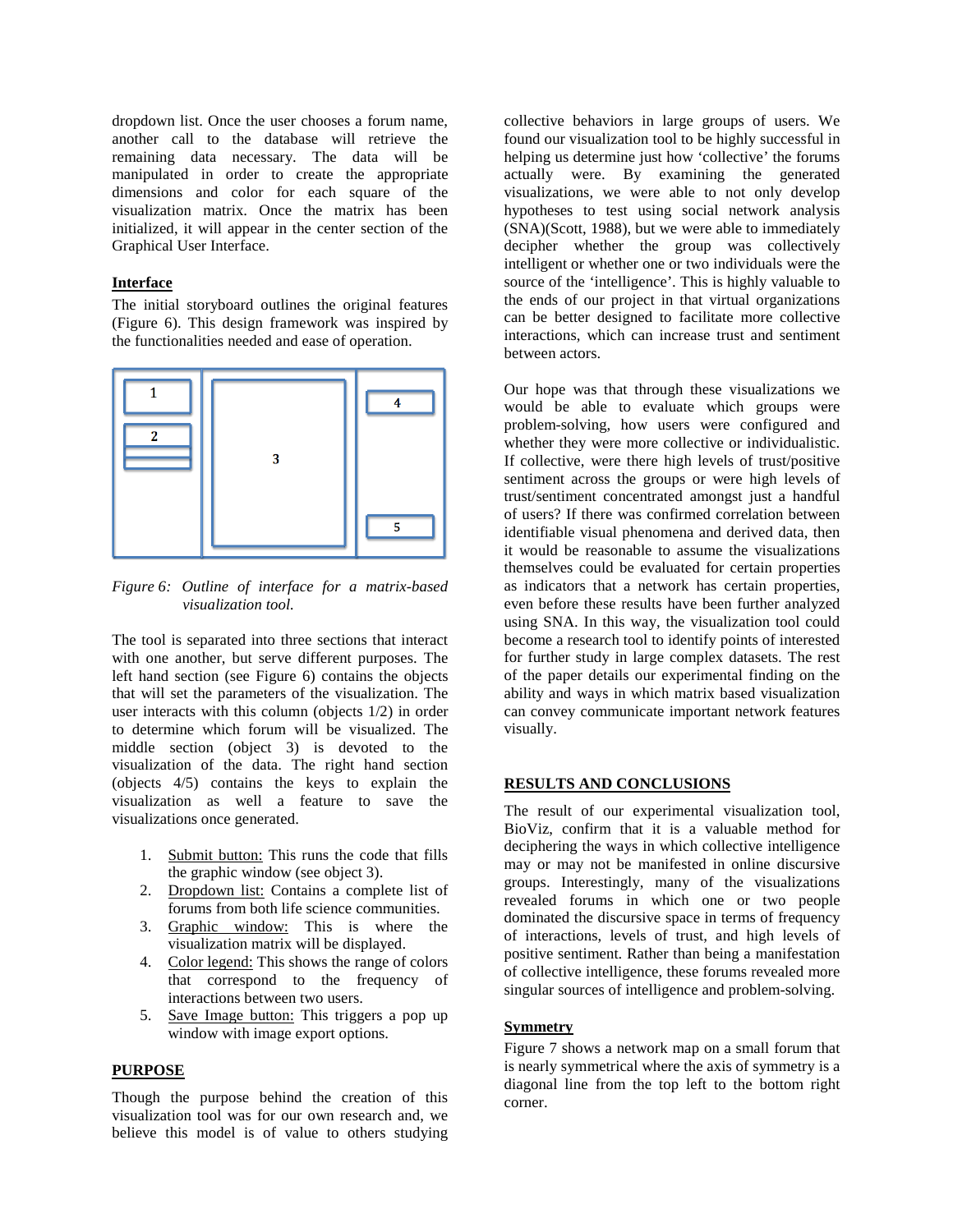

*Figure 7: Example Visualization; Hydration Cells and Cancer Formation forum* 

The symmetry gives insight to the nature of interactions within this forum. In this case it means that those who send messages to userX generally receive messages from userX. In this case all users sent at least one message to userX and only three who did not receive a response. We know that symmetry in a matrix-based network map indicates this because both axes of the matrix list users in the same order (See Figure 8)



*Figure 8: Similar users interact in boxes that are symmetrical across the axis of symmetry.*

On a global scale, this suggests that symmetry is highly correlated with responsiveness of a forum. Conversely, visualizations without high levels of symmetry could indicate that a forum could be characterized as a place where posts often go unanswered. In our opinion, this is symptomatic of forums which lack characteristics of collective intelligence.

### **Scan Lines**

Consider another observation relating to Figure 7. Instead of looking at symmetry, consider the matrix column-by-column or row-by-row. The existence of highly-defined rows and/or columns may indicate the presence of forum leaders. For instance a strong

horizontal line indicates a person who was sent a lot of messages to a lot of different people, this person maybe be facilitating a discussion or answering a lot of questions. Strong vertical lines may indicate a leader or polarizing member of a forum. They are a person whom many have responded to. The may have asked a really interesting question, or said something controversial in order to draw so many responses. A more robust visualization model could allow even more insight by incorporating trust and sentiment data into the visualization. In our opinion, this has implications for the design of discursive organizational spaces.

### **Dispersion**

Another attribute of matrix-based visualizations of potentially collective groups is the concept of dispersion. In order to consider dispersion, one must consider the matrix from the top most level. Whether interactions tend to be isolated to a few forum leaders or if interactions are dispersed more evenly throughout the matrix should be considered. When interactions tend to be more concentrated (as seen in Figure 9), this can indicate a forum where there are one on more major conversations taking place with a small set of active forum leaders and another larger groups of users participating rarely to make some small comment on the ongoing discussions. The lines of colored matrix squares demonstrate that individual users are dominating the forum. In this particular example, we have explicit confirmation as this was from a moderated forum on a specific topic where discussions are intentionally focused on a few subjects important to the moderator. An example of a more dispersed forum can be seen in Figure 10. Here, the clustering and definition of interaction is more evenly distributed through the visualization space. This suggests the last of any major topic threads in the forums, but instead a kind of free for all where issues come up and are dispensed with quickly. This is supported by our qualitative analysis. The Cell Lines forum that is being represented in Figure 10 is a space where life science researchers share procedures related to the culturing of cell lines. The forum users are mostly other researchers of a similar background who may provide a quick answer to a question. But, once these highly technical questions are answered there is little need for further discussion. It is cases like that displayed in Figure 10, where we see collective intelligence emerge. Specifically, our qualitative analysis indicated a purpose of problem-solving geared towards the culturing of cell lines. The visualization clearly shows a collective rather than leader-oriented (see Figure 9) problem-solving orientation. When analyzing a large quantity of discursive spaces within two virtual communities, we found this method of